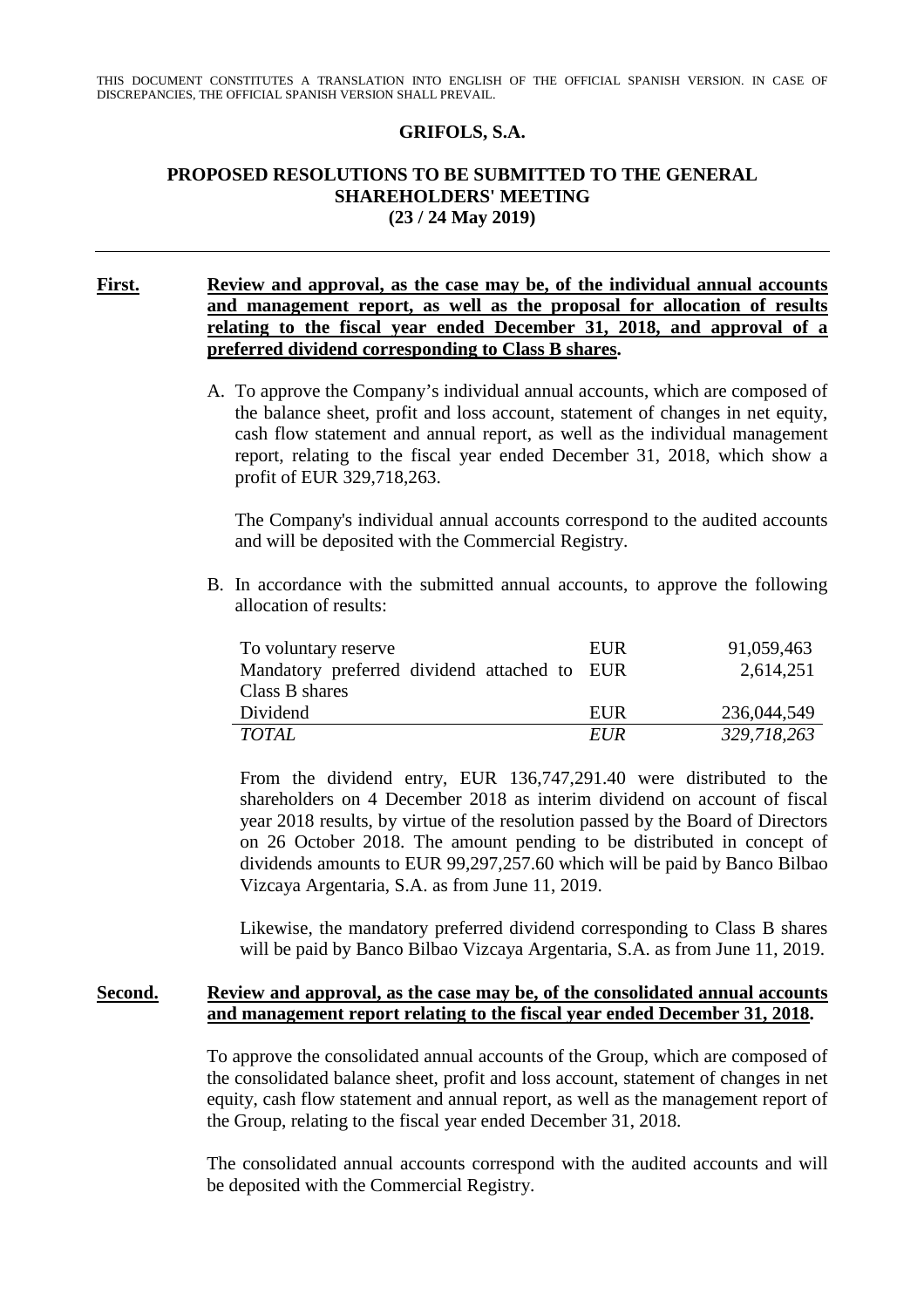# **Third. Review and approval, as the case may be, of the consolidated non-financial information statement included in the consolidated management report relating to the fiscal year ended December 31, 2018.**

Approve the consolidated non-financial information statement included in the consolidated management report relating to the fiscal year ended December 31, 2018. Such statement has been subject to verification in accordance with the current regulations.

#### **Fourth. Review and approval, as the case may be, of the performance of the Board of Directors throughout the fiscal year ended 31 December 2018.**

To approve the management of the Board of Directors, at both Company and Group level, throughout the fiscal year ended December 31, 2018.

#### **Fifth. Re-election of auditors of the individual annual accounts.**

As established under article 40 of Law 22/2015 of audit of accounts:

- A. To re-elect as auditor of the Company's individual annual accounts, the company KPMG Auditores, S.L., registered in the Official Registry of Auditors (*Registro Oficial de Auditores de Cuentas del Instituto de Contabilidad y Auditoría de Cuentas*) under number S0702, with registered office in Madrid, Paseo de la Castellana, nº 259C, registered in the Commercial Registry of Madrid, under Volume 11,961, Sheet M-188,007 and provided with Tax Identification Card number B-78510153, for the term of one year starting January 1, 2019. Such appointment will therefore comprise the audit of the annual accounts for the fiscal year to be ended December 31, 2019.
- B. To re-elect, as joint auditor of the Company's individual annual accounts, the company Grant Thornton S.L.P., registered in the Official Registry of Auditors (*Registro Oficial de Auditores de Cuentas del Instituto de Contabilidad y Auditoría de Cuentas*) under number S0231, with registered office in Madrid, Paseo de la Castellana, 81, registered in the Commercial Registry of Madrid, under Volume 36,652, Sheet M-657,409 and provided with Tax Identification Card number B-08914830, for the term of one year starting January 1, 2019. Such appointment will therefore comprise the audit of the annual accounts for the fiscal year to be ended December 31, 2019.

#### **Sixth. Re-election of auditors of the consolidated annual accounts.**

To re-elect as auditor of the Company's consolidated annual accounts, the company KPMG Auditores, S.L., registered in the Official Registry of Auditors (*Registro Oficial de Auditores de Cuentas del Instituto de Contabilidad y Auditoría de Cuentas*) under number S0702, with registered office in Madrid, Paseo de la Castellana, nº 259C, registered in the Commercial Registry of Madrid, under Volume 11,961, Sheet M-188,007 and provided with Tax Identification Card number B-78510153, for the term of one year starting January 1, 2019. Such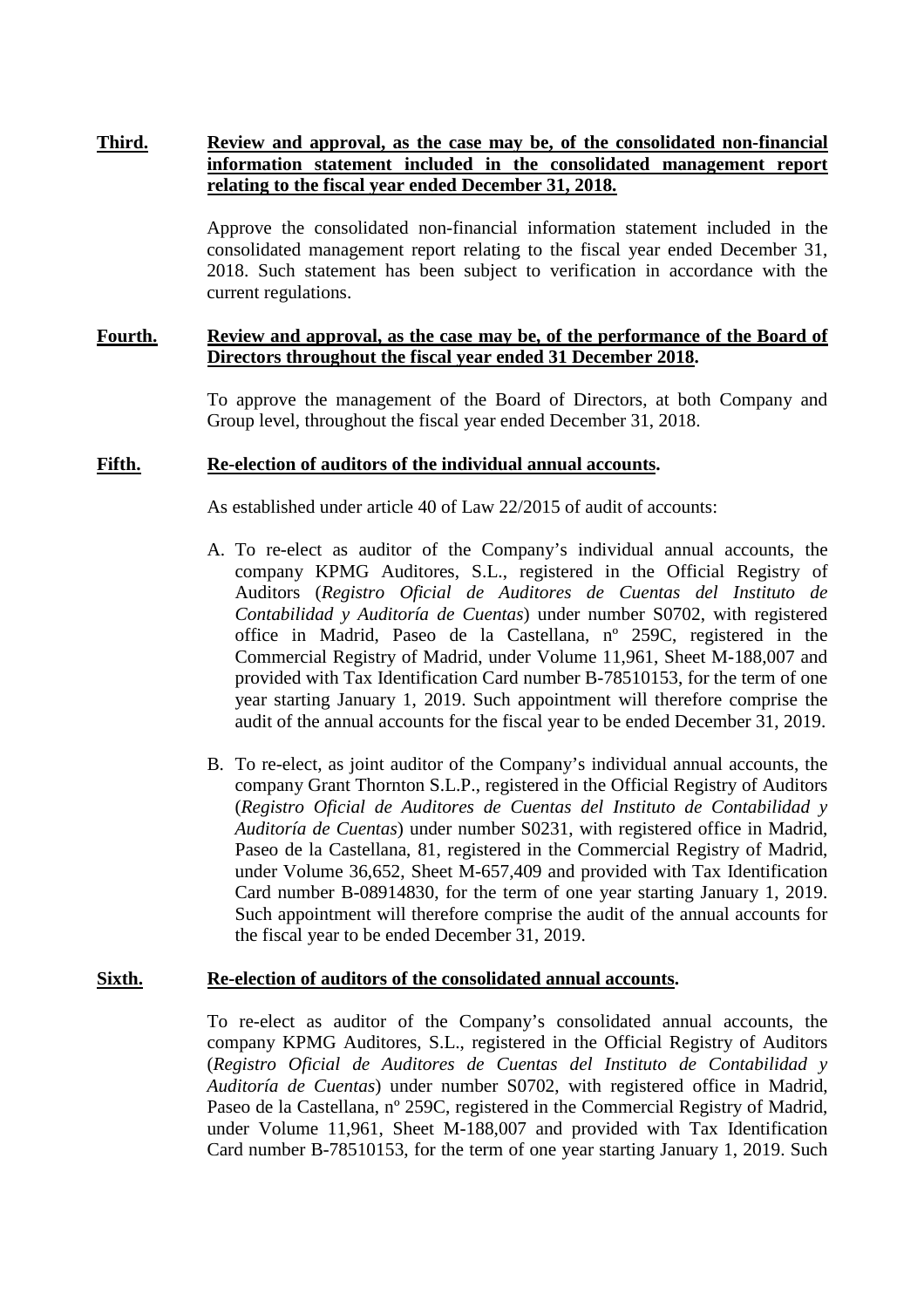appointment will therefore comprise the audit of the annual accounts for the fiscal year to be ended December 31, 2019.

### **Seventh. Resignation, dismissal, re-election and/or appointment, as the case may be, of Directors. Modification, if applicable, of the number of members of the Board of Directors.**

### **7.1.- Resignation of Ms. Anna Veiga Lluch as a member of the Board of Directors**.

To accept the resignation submitted by Ms. Anna Veiga Lluch to her office as member of the Board of Directors of the Company, by means of a letter dated April 3, 2019 and with effects from the date the General Shareholders' Meeting is held, thanking her for the services rendered to date and approving her management. The resignation is motivated due to the fact that her office as director is soon going to expire (May 29, 2019) and, also, the maximum term of 12 years that she can serve on the Board as independent board member is soon going to elapse, as established under article 529 duodecies of the Capital Companies Act.

# **7.2.- Appointment of Ms. Enriqueta Felip Font as a member of the Board of Directors.**

To appoint, prior proposal of the Appointments and Remunerations Committee, Ms. Enriqueta Felip Font as director of the Company for a term of four (4) years.

It is expressly stated that, according to said proposal of the Committee, Ms. Felip Font will be considered an "independent" director.

In order to approve this resolution, the shareholders shall be provided with this proposal and the Board of Directors' report regarding the competence, experience and merits of the director, in compliance with the Capital Companies Act (*Ley de Sociedades de Capital*).

# **7.3.- Re-election of Mr. Raimon Grifols Roura as a member of the Board of Directors.**

To re-elect, prior report of the Appointments and Remunerations Committee, Mr. Raimon Grifols Roura as director of the Company for a term of four (4) years, since his office as director is about to expire.

It is expressly stated that, according to said report of the Committee, Mr. Grifols Roura will continue to be considered as an "executive" director.

In order to approve this resolution, the shareholders shall be provided with this proposal and with the Board of Directors' report regarding the competence, experience and merits of the director and the abovementioned report of the Appointments and Remunerations Committee, in compliance with the Capital Companies Act (*Ley de Sociedades de Capital*).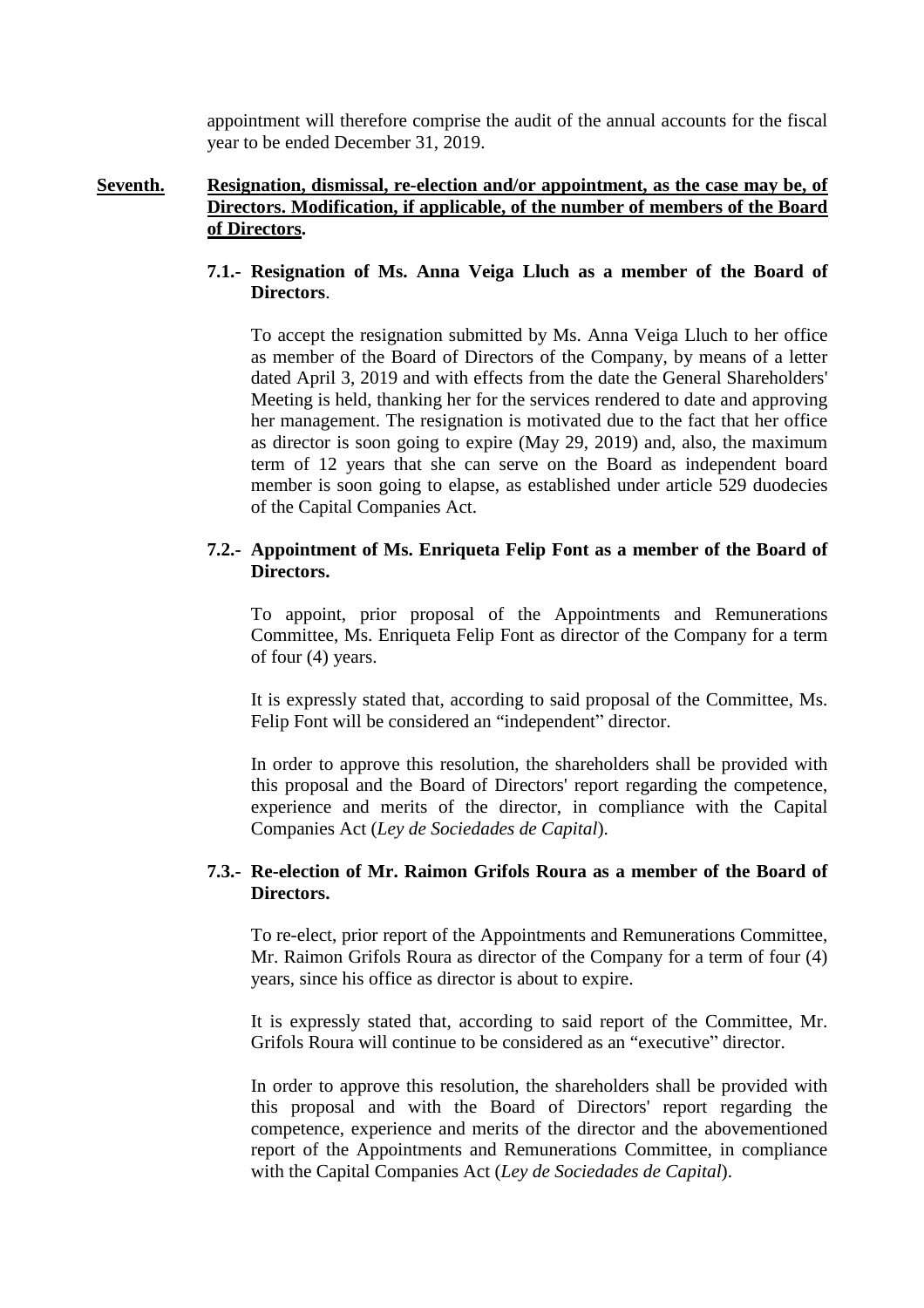### **7.4.- Re-election of Mr. Tomás Dagá Gelabert as a member of the Board of Directors.**

To re-elect, prior report of the Appointments and Remunerations Committee, Mr. Tomás Dagá Gelabertas director of the Company for a term of four (4) years, since his office as director is about to expire.

It is expressly stated that, according to said report of the Committee, Mr. Dagá Gelabert will continue to be considered as an "other external" director.

In order to approve this resolution, the shareholders shall be provided with this proposal and with the Board of Directors' report regarding the competence, experience and merits of the director and the abovementioned report of the Appointments and Remunerations Committee, in compliance with the Capital Companies Act (*Ley de Sociedades de Capital*).

# **7.5.- Re-election of Ms. Carina Szpilka Lázaro as a member of the Board of Directors.**

To re-elect, prior proposal of the Appointments and Remunerations Committee, Ms. Carina Szpilka Lázaro as director of the Company for a term of four (4) years, since her office as director is about to expire.

It is expressly stated that, according to said proposal of the Committee, Ms. Szpilka Lázaro will continue to be considered as an "independent" director.

In order to approve this resolution, the shareholders shall be provided with this proposal and the Board of Directors' report regarding the competence, experience and merits of the director, in compliance with the Capital Companies Act (*Ley de Sociedades de Capital*).

# **7.6.- Re-election of Mr. Íñigo Sánchez-Asiaín Mardones as a member of the Board of Directors.**

To re-elect, prior proposal of the Appointments and Remunerations Committee, Mr. Íñigo Sánchez-Asiaín Mardonesas director of the Company for a term of four (4) years, since his office as director is about to expire.

It is expressly stated that, according to said proposal of the Committee, Mr. Íñigo Sánchez-Asiaín Mardones will continue to be considered as an "independent" director.

In order to approve this resolution, the shareholders shall be provided with this proposal and the Board of Directors' report regarding the competence, experience and merits of the director, in compliance with the Capital Companies Act (*Ley de Sociedades de Capital*).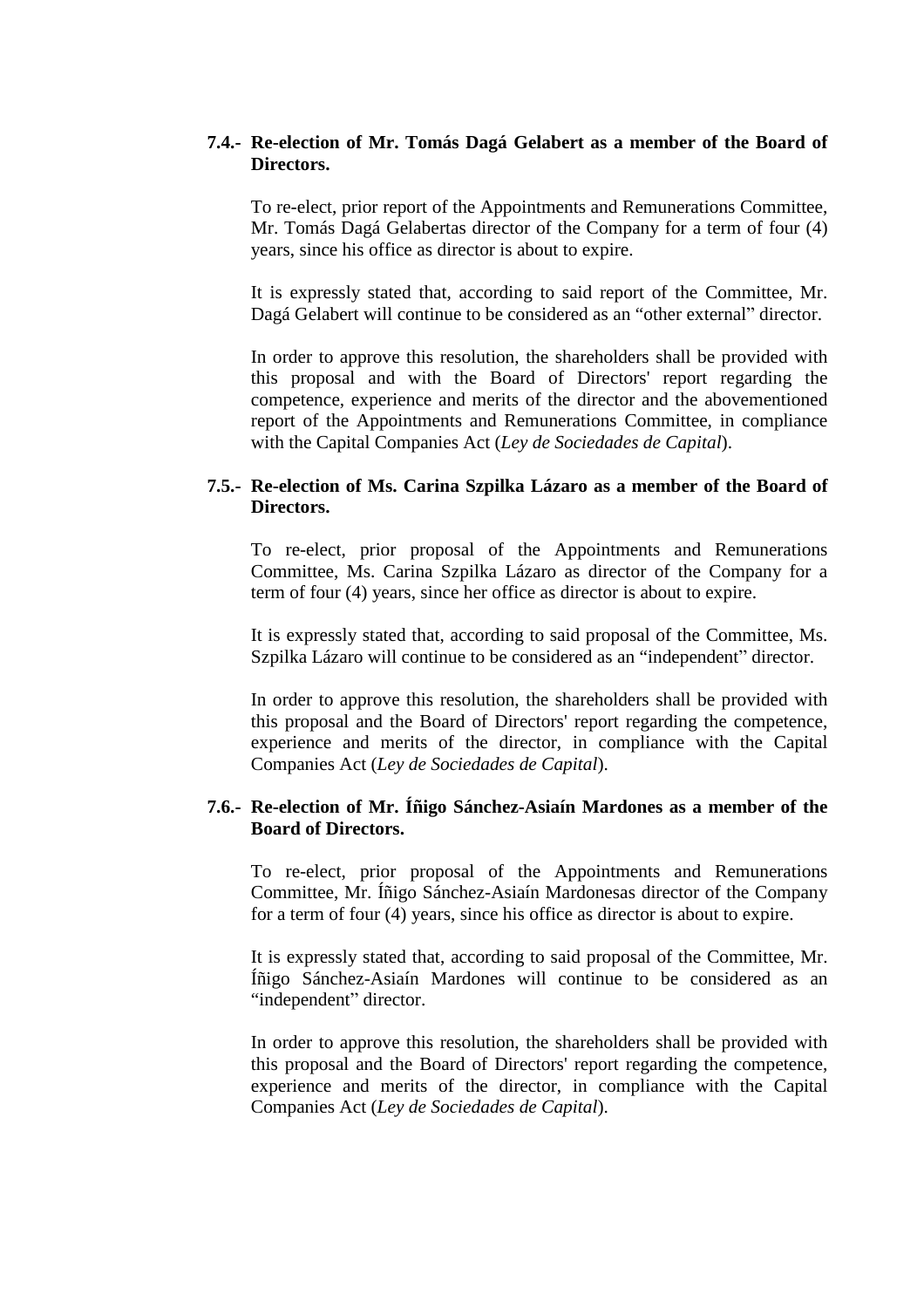Thus, in case the Shareholders' Meeting approves the proposals of appointment and re-election aforementioned, the Board of Directors will continue to have thirteen (13) members.

### **Eighth. Amendment of article 17.bis of the Articles of Association, relating to distance voting systems of the General Shareholders' Meeting.**

In view of the mandatory report of the Board of Directors, amend article 17.bis of the Articles of Association, with respect to the casting of votes through distance voting systems of the General Shareholders' Meeting, in order to extend the deadline for receipt of votes until before midnight (24:00) on the day prior to the date that the General Shareholders' Meeting is scheduled at its first call or second call, whichever is applicable, in order for them to be valid. The mentioned article will read as follows (*in italics*):

# *Article 17.bis.- Casting of votes through distance voting systems.-*

- *1. All shareholders who have right to attend the Meeting may cast their vote regarding the proposals included in the agenda through the following systems of communication:* 
	- *a) By postal correspondence, through the sending of the attendance, proxy representation and distance vote card, duly signed and with indication of the sense of their vote; or*
	- *b) By electronic correspondence or any other distance voting systems in accordance with the instructions contained on the corporate web page of the Company, provided that the safety of the electronic communications is duly guaranteed and the electronic document through which the voting right is exercised includes a recognized electronic signature, according to the provisions of the Electronic Signature Act (Ley de Firma Electrónica) or that, without fulfilling the requirements for the electronic signature, such electronic signature is deemed to be valid by the Board of Directors for having the adequate guarantees as to the authenticity and identification of the shareholder who is exercising his voting right.*

*Votes received through distance voting systems will not be valid if not received by the Company before midnight (24:00) on the day prior to the date that the General Shareholders' Meeting is scheduled at its first call or second call, whichever is applicable.* 

- *2. The notice of the General Shareholders' Meeting shall state the deadlines, means and procedures for casting the vote through distance voting systems.*
- *3. The shareholders who cast their vote through distance voting systems pursuant to this article shall be deemed as present to the effects of convening the meeting. In consequence, the delegations issued previously shall be deemed revoked and those conferred afterwards shall be deemed as not effected.*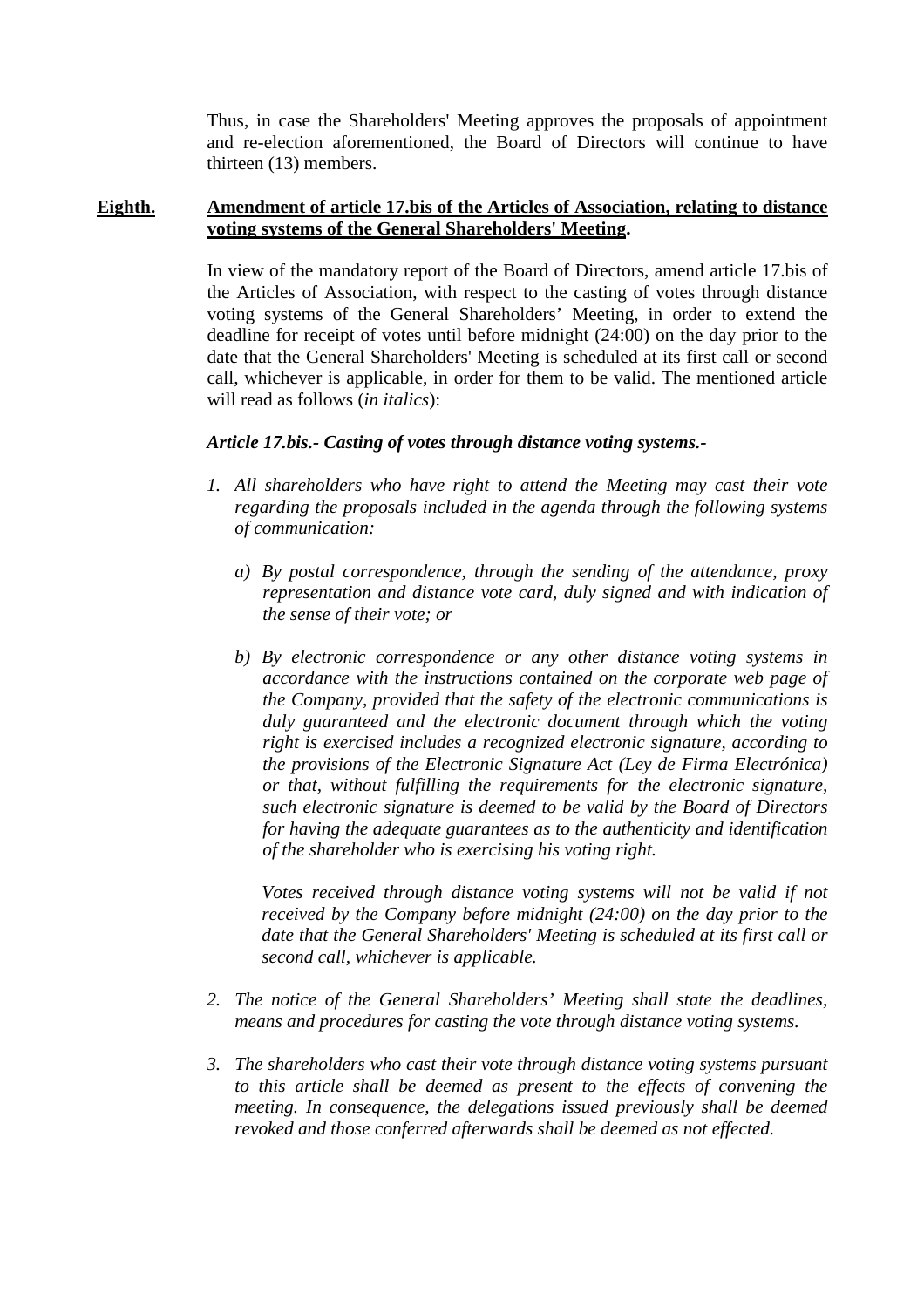*4. Notwithstanding the foregoing, a vote casted by distance voting systems shall be rendered void by the personal attendance of the shareholder casting the vote to the Meeting.* 

# **Ninth. Amendment of article 20 of the Regulations of the General Shareholders' Meeting, relating to distance voting systems of the General Shareholders' Meeting.**

In view of the mandatory report of the Board of Directors, amend article 20 of the Regulations of the General Shareholders' Meeting, with respect to the casting of votes through distance voting systems of the General Shareholders' Meeting, in order to extend the deadline for receipt of votes until before midnight (24:00) on the day prior to the date that the General Shareholders' Meeting is scheduled at its first call or second call, whichever is applicable, in order for them to be valid. The mentioned article will read as follows (*in italics*):

# *Article 20. Distance voting*

- *1. According to the provisions of the Articles of Association, shareholders with the right to attend may cast a distance vote regarding the proposals included in the agenda, through the following systems of communication:* 
	- *a) by postal correspondence, through the sending of the attendance, proxy representation and distance vote card, duly signed with clear indications of the sense of their vote; or*
	- *b) by electronic correspondence or any other distance communication systems, following the instructions contained on the corporate web page of the Company, as long as the safety of the electronic communications is duly guaranteed and the electronic document through which the voting right is exercised incorporates a recognised electronic signature, pursuant to the Electronic Signature Act (Ley de Firma Electrónica), or that, without fulfilling the requirements for the electronic signature, such electronic signature is deemed to be valid by the Board of Directors for having the adequate guarantees as to the authenticity and identification of the shareholder who is exercising his voting right.*
- *2. The notice of the calling of the General Meeting will contain the procedure, the requirements and the deadlines for distance voting.*
- *3. Votes received through distance voting systems will not be valid if not received by the Company before midnight (24:00) on the day prior to the date that the General Shareholders' Meeting is scheduled at its first call or second call, whichever is applicable.*
- *4. The shareholders who cast a distance vote pursuant to the provisions of this article shall be deemed as present to the effects of convening the Meeting. In consequence, the previously issued delegations shall be deemed revoked and those conferred afterwards shall be deemed as not effected.*